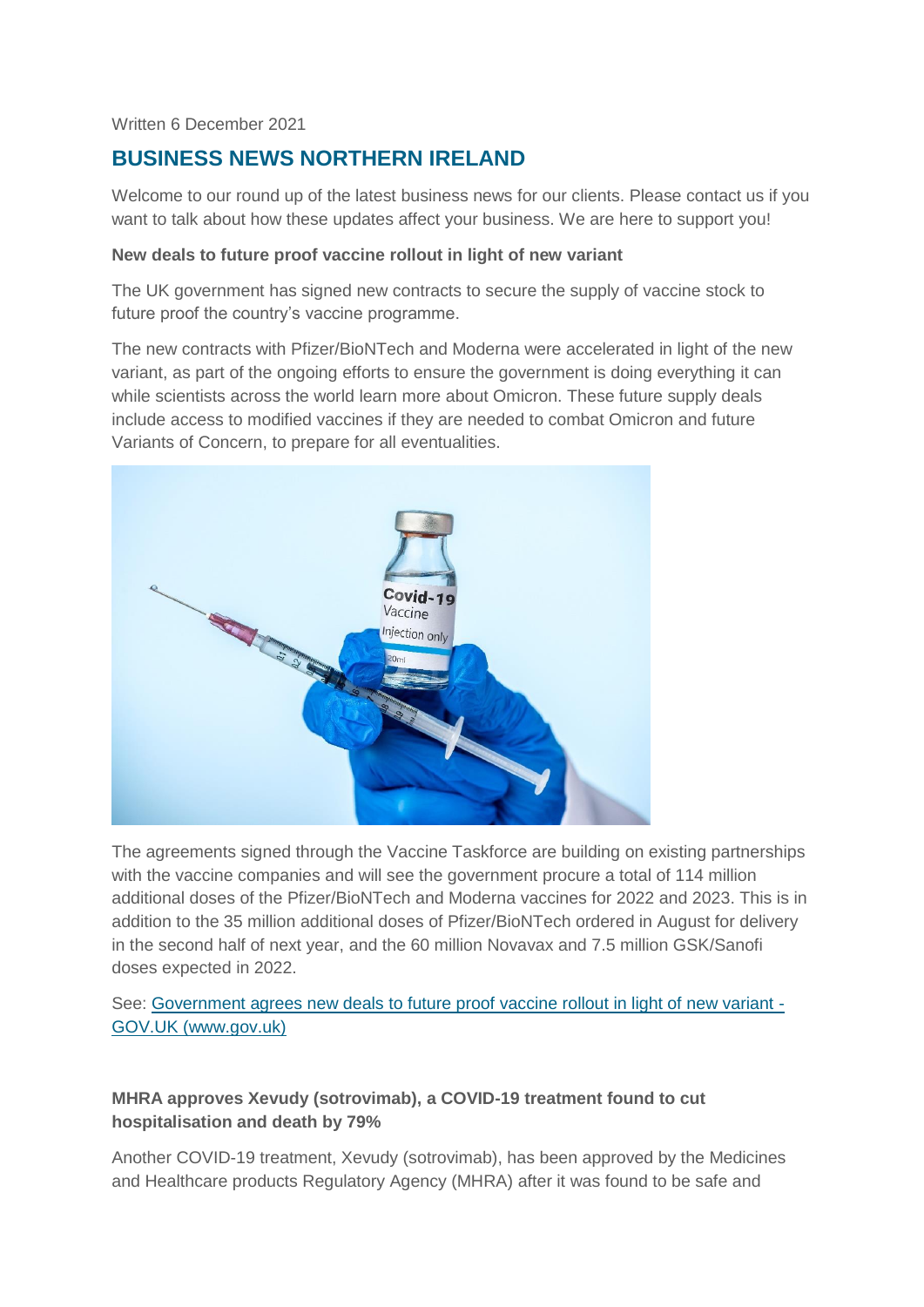effective at reducing the risk of hospitalisation and death in people with mild to moderate COVID-19 infection who are at an increased risk of developing severe disease.

Developed by GSK and Vir Biotechnology, sotrovimab is a single monoclonal antibody. The drug works by binding to the spike protein on the outside of the COVID-19 virus. This in turn prevents the virus from attaching to and entering human cells, so that it cannot replicate in the body.

See: [MHRA approves Xevudy \(sotrovimab\), a COVID-19 treatment found to cut](https://www.gov.uk/government/news/mhra-approves-xevudy-sotrovimab-a-covid-19-treatment-found-to-cut-hospitalisation-and-death-by-79?utm_medium=email&utm_campaign=govuk-notifications&utm_source=2277b18c-eeb3-48fc-866d-748379fa0894&utm_content=daily)  [hospitalisation and death by 79% -](https://www.gov.uk/government/news/mhra-approves-xevudy-sotrovimab-a-covid-19-treatment-found-to-cut-hospitalisation-and-death-by-79?utm_medium=email&utm_campaign=govuk-notifications&utm_source=2277b18c-eeb3-48fc-866d-748379fa0894&utm_content=daily) GOV.UK (www.gov.uk)

#### **Support and manage disability and health at work**

Many employers are currently facing challenges in recruiting the people they need to help their business thrive. It has never been more important for those employers to keep and develop the people they already have.

It's therefore crucial that businesses have the tools they need to prevent long-term absence and avoidable job loss because of ill health or disability.

The UK Government is testing a new online service for employers which provides advice and guidance on managing health and disability in the workplace. This explains your legal obligations and good practice.



This may be particularly helpful for smaller businesses without an in-house HR function or access to an occupational health service.

By taking part, you will receive free information and guidance on disability and health-related employment issues. You could use it to help manage a current case, or simply take a look around the site to see what's useful and identify improvements.

However you choose to take part, your feedback will be vital in the future development of the service. You will make a real difference, ensuring the new service is user-friendly and meets the needs of your business and your employees.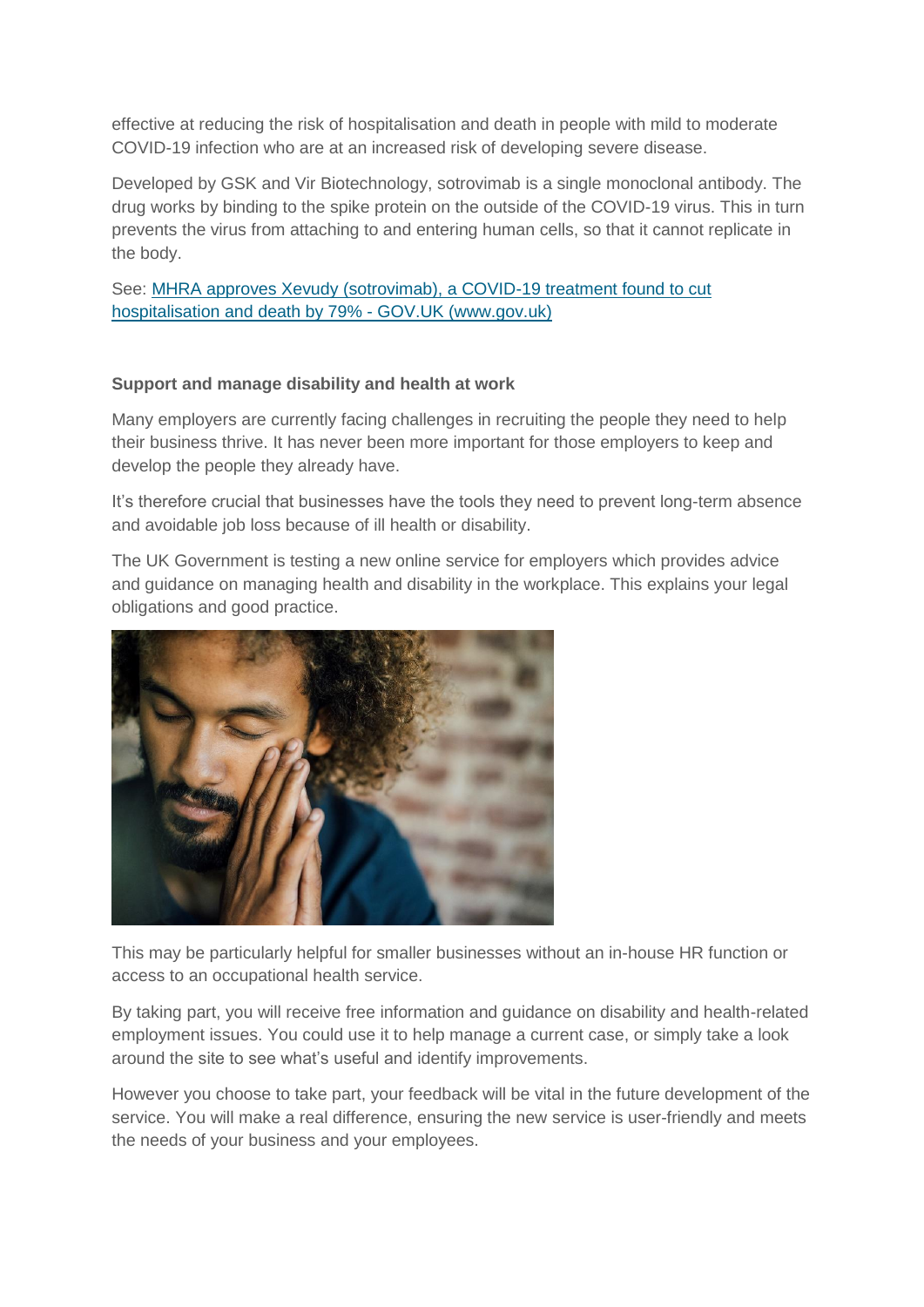See: [Support and manage disabled employees and employees with health conditions at](https://www.support-disability-healthconditions-atwork.dwp.gov.uk/support-and-manage-disabled-employees-and-employees-with-health-conditions-at-work?utm_source=govdelivery&utm_medium=email&utm_campaign=guidance-push-hse&utm_term=service&utm_content=sme-19-nov-21)  work – [Support and manage disabled employees and employees with health conditions at](https://www.support-disability-healthconditions-atwork.dwp.gov.uk/support-and-manage-disabled-employees-and-employees-with-health-conditions-at-work?utm_source=govdelivery&utm_medium=email&utm_campaign=guidance-push-hse&utm_term=service&utm_content=sme-19-nov-21)  work – [GOV.UK \(dwp.gov.uk\)](https://www.support-disability-healthconditions-atwork.dwp.gov.uk/support-and-manage-disabled-employees-and-employees-with-health-conditions-at-work?utm_source=govdelivery&utm_medium=email&utm_campaign=guidance-push-hse&utm_term=service&utm_content=sme-19-nov-21)

# **Repaying Overclaimed CJRS Grants to HMRC**

HMRC have updated their guidance on repaying Coronavirus Job Retention Scheme (CJRS) furlough grants that have been overclaimed by employers.

Employers, or their agents, must [use the online service](https://www.tax.service.gov.uk/coronavirus-job-retention-scheme/tell-us-about-a-repayment/repayment-service) to get a unique payment reference number before they can pay HMRC back.

Note that HMRC may levy a penalty if employers have overclaimed a grant and have not repaid it, and must notify HMRC by the later of:

- 90 days after the date you received the grant you were not entitled to
- 90 days after the date you received the grant that you were no longer entitled to keep because your circumstances changed
- 20 October 2020

# See: [Pay Coronavirus Job Retention Scheme grants back -](https://www.gov.uk/guidance/pay-coronavirus-job-retention-scheme-grants-back) GOV.UK (www.gov.uk)

The CT600 corporation tax return has also been amended to require companies to report CJRS grants received and the amount they were entitled to. The updated form also requires the company to report any overclaimed amounts already repaid using the procedure above and the balance still outstanding.

# **Tax Administration and Maintenance**

30 November 2021 was Tax Administration and Maintenance (TAM) Day when the government published a series of consultations and tax policy updates, summarised in a command paper, together with a number of other documents outlining proposals to modernise and improve the UK tax system over the next 10 years, in particular further digitisation of the UK tax system.

#### See: [Tax Administration and Maintenance: Autumn 2021 -](https://www.gov.uk/government/publications/tax-administration-and-maintenance-autumn-2021) GOV.UK (www.gov.uk)

There is still no set date for mandating Making Tax Digital (MTD) for corporation tax although it is not expected until 2026 at the earliest. HMRC have committed to providing sufficient notice of implementation following any decision to mandate MTD for corporation tax to allow businesses time to prepare.

Like MTD for corporation tax many of the proposed changes are several years away from implementation and we will keep you updated if and when the changes are introduced. One area where change is more imminent are proposed changes to R&D tax relief.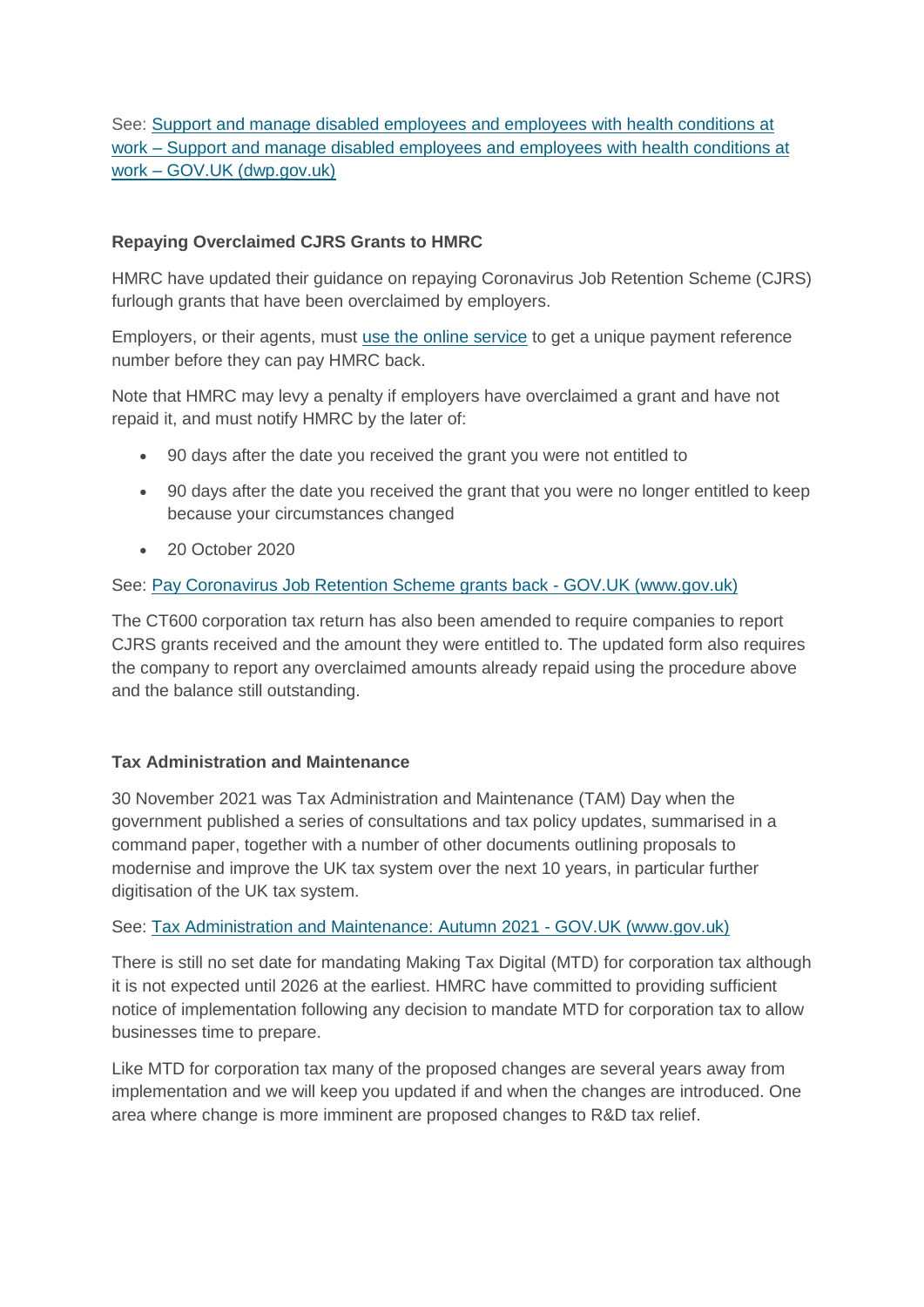## **Consultation into reforming R&D tax relief**

Following on from the Chancellor's announcement in his Autumn Budget the government are consulting on a number of future changes to R&D tax relief. These include:

- the inclusion of licence payments for datasets and cloud computing costs for data processing and software as two new categories of qualifying expenditure;
- restricting relief for the cost of carrying out R&D activity subcontracted to third parties to situations where the work is performed in the UK;
- restricting relief for the cost of employing externally provided workers to situations where the workers are paid through a UK payroll;
- ensuring that all R&D claims must be made digitally and endorsed by a named senior officer of the company.
- requiring all companies to obtain advance assurance from HMRC of R&D tax claims

See: [Consultation outcome overview: R&D Tax Reliefs: consultation -](https://www.gov.uk/government/consultations/rd-tax-reliefs-consultation) GOV.UK [\(www.gov.uk\)](https://www.gov.uk/government/consultations/rd-tax-reliefs-consultation)

#### **Foreign travel insurance**

UK government guidance on travel insurance has been reviewed and updated post Brexit.

If you travel internationally you should buy appropriate travel insurance before you go. If you already have a travel insurance policy, check what cover it provides for coronavirus-related events, including medical treatment and travel disruption, and any planned activities such as adventure sports. If you are choosing a new policy, make sure you check how it covers these issues.

If you do not have appropriate insurance before you travel, you could be liable for emergency expenses, including medical treatment, which may cost thousands of pounds.

See: [Foreign travel insurance -](https://www.gov.uk/guidance/foreign-travel-insurance?utm_medium=email&utm_campaign=govuk-notifications&utm_source=4b2eca35-02ee-4307-86f1-eea7f579622d&utm_content=daily) GOV.UK (www.gov.uk)

#### **UK-Norway trade deal update**

New UK-Norway trading arrangements came into effect on the 1 December 2021.

It follows a joint deal signed in July with Norway, Iceland and Liechtenstein, and will bring the UK and Norway closer, creating a new services and investment relationship with lower tariffs and exclusive duty-free quotas for UK exporters.

Cutting-edge digital provisions mean British firms exporting to Norway can now benefit from a limit on unnecessary paperwork. Electronic documents, contracts and signatures mean goods can move more easily across borders, saving exporters both time and money.

British firms looking to set up or expand operations in Norway can now transfer staff and their families for four years. Norway has stripped back residency requirements for senior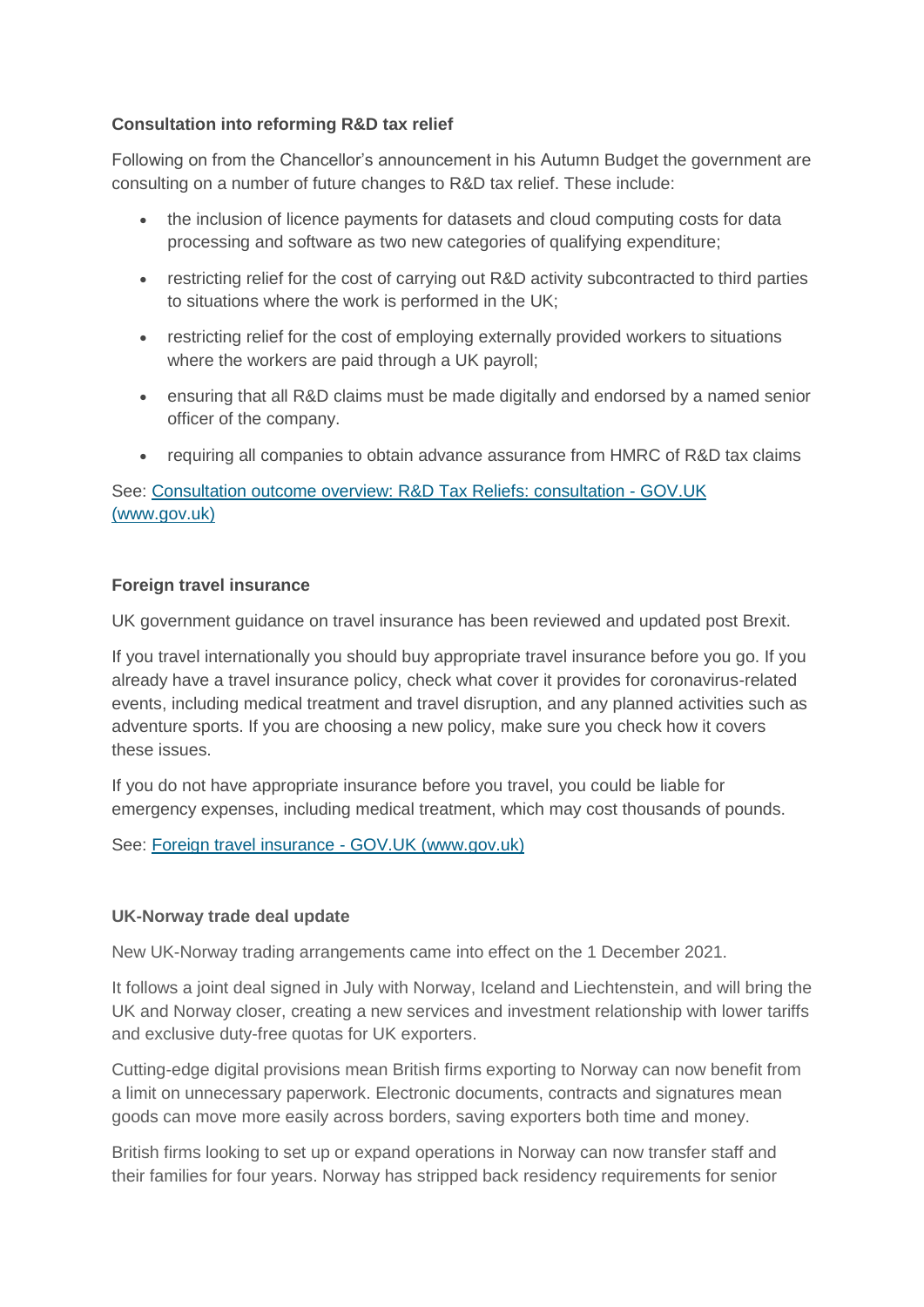management and directors, meaning more UK talent can sit on Norwegian company boards without having to relocate. Business travellers can also enjoy more streamlined and straightforward visa processes.

The deal also provides assurance to the UK's FinTech industry, enabling innovative FinTech firms to provide new services in Norway, without providing them elsewhere beforehand.

Underlining both countries high ambition on climate change, the deal explicitly reaffirms Norway and the UK's commitments to reaching net zero. The deal creates further opportunities for investment and job creation in the UK's green economy, including in renewables, green shipping and electric vehicles.

See: [UK-Norway deal comes into effect -](https://www.gov.uk/government/news/uk-norway-deal-comes-into-effect) GOV.UK (www.gov.uk)

#### **Registration opens for Space to Connect 2022**

Now approaching its fifth year, Space to Connect is a day-long event that gives the opportunity to meet new companies, organisations and individuals who are innovating at the forefront of the space applications sector, as well as others new to this journey.

Up to 700 people are expected to attend the event, which will take place on 1 February 2022.

Exhibition stands will provide the opportunity for companies to showcase the work they have been doing and speak directly to guests on the day. 

Space to Connect 2022 will take place online at the Queen Elizabeth II Centre, Broad Sanctuary, Westminster, London, SW1P 3EE.

See: [Space to Connect 2022 Tickets, Tue 1 Feb 2022 at 09:30 | Eventbrite](https://www.eventbrite.co.uk/e/space-to-connect-2022-tickets-190286631437)

#### **Safety net for Horizon Europe applicants**

Successful applicants for Horizon Europe grant awards will be guaranteed funding regardless of the outcome of the UK's efforts to associate to Horizon Europe programme.

The ongoing delays in the process of formalising the association have led to uncertainty for researchers, businesses and innovators based in the UK.

To provide reassurance, the government has put in place a short-term measure to cover funding for the first wave of eligible, successful applicants to Horizon Europe, who have been unable to sign grant agreements with the EU.

The funding will be delivered through UK Research and Innovation, which will publish further details about eligibility, scope and how to apply in the coming weeks.

The government remains committed to securing UK's association to Horizon Europe. In the event that the UK is unable to associate to Horizon Europe, the funding allocated will instead go to UK government R&D programmes, including those to support international partnerships.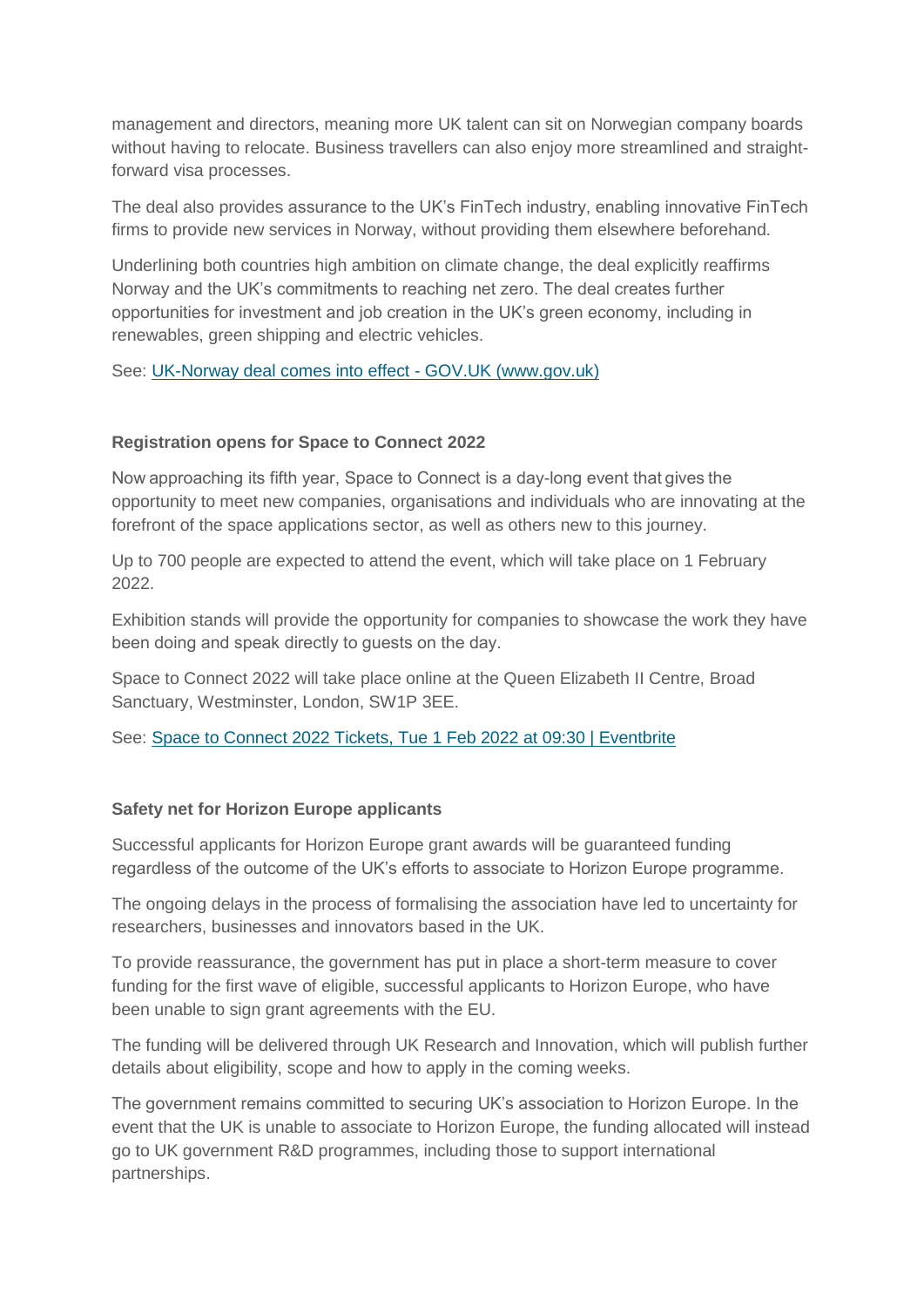## See: [Horizon Europe: help for](https://www.ukri.org/apply-for-funding/horizon-europe/) UK applicants – UKRI

#### **Applications for The Small Awards UK 2022 are now open**

Do you or someone you know run an inspirational small business that fits the bill for #TheSmallAwards, then apply for the 2022 Awards.

The judges will be looking for evidences of strong community engagement from small businesses whilst also looking for strong performance as an on-going business.

The categories are:

- High Street Hero best high street business
- Bricks and Clicks Award best multi-channel small business
- Legacy Award best family business
- Supply Chain Champion best B2B business
- New Kid On The Block best business start-up (less than 18 months)
- Digital Star best digital only business
- Heart Of Gold the business that contributes most to their community
- At Your Service best small service business
- Sole to Sole best self-employed small business owner
- Mission Possible best social enterprise business
- Small Business of the Year Award best overall small business

Entries close at midnight on 28 February 2022

See: [The Small Awards](https://thesmallawards.uk/)

#### **Minimum standards for private sector providers of COVID-19 testing**

There are revised minimum standards for private providers of COVID-19 to reflect travel testing changes that came into force from 30 November.

See: [Minimum standards for private sector providers of COVID-19 testing -](https://www.gov.uk/government/publications/minimum-standards-for-private-sector-providers-of-covid-19-testing?utm_medium=email&utm_campaign=govuk-notifications&utm_source=08ce1e50-fd62-4908-b768-2883b6dd1606&utm_content=daily) GOV.UK [\(www.gov.uk\)](https://www.gov.uk/government/publications/minimum-standards-for-private-sector-providers-of-covid-19-testing?utm_medium=email&utm_campaign=govuk-notifications&utm_source=08ce1e50-fd62-4908-b768-2883b6dd1606&utm_content=daily)

#### **Business directory for social enterprises**

The NI Social Enterprise Database has been commissioned by the Department for the Economy (DfE). It is vital all social enterprises are listed, so that all sectors are aware of the many businesses to procure from. Being part of this business directory will enable your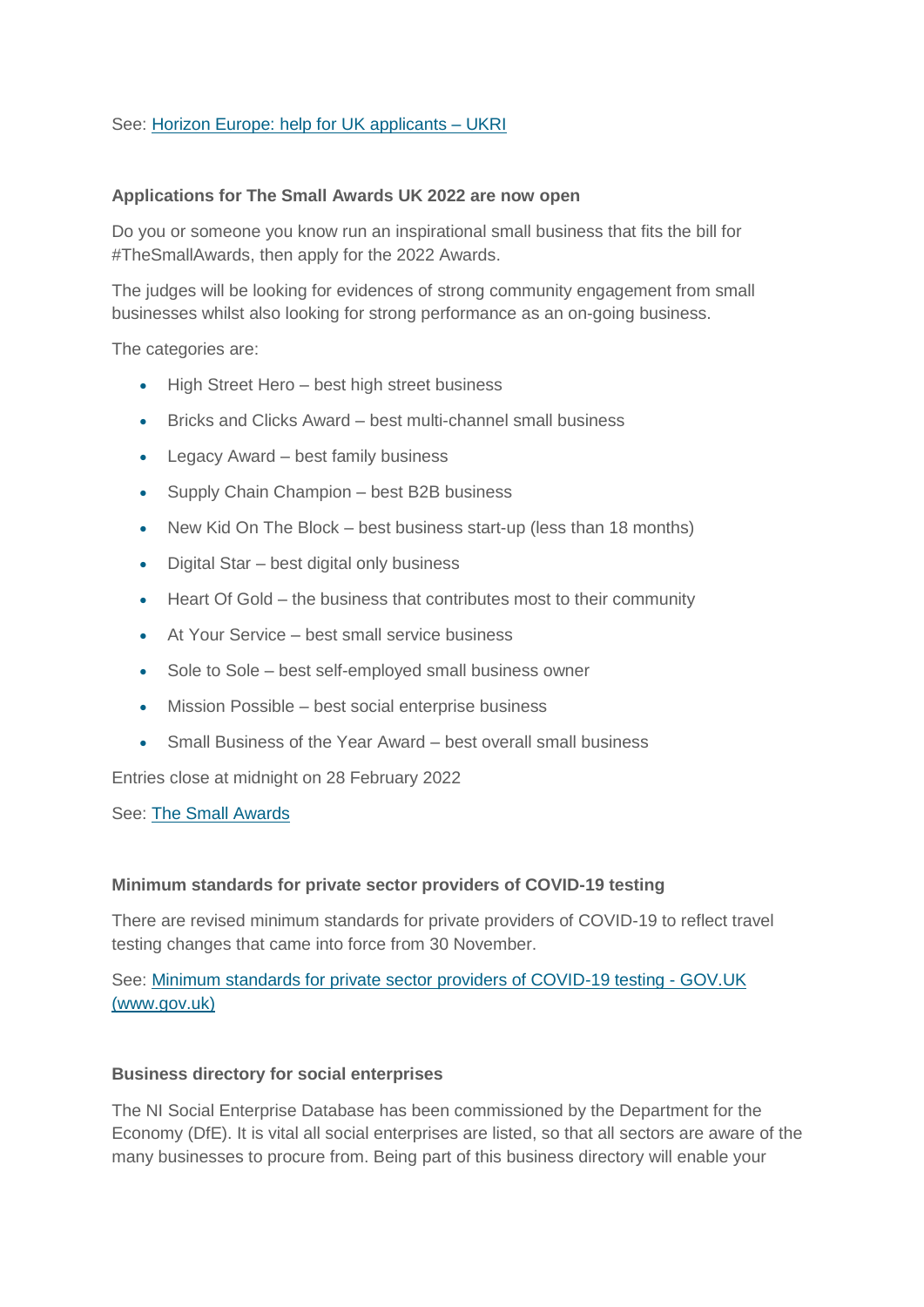social enterprise business to be provided with a platform which will bring you to the attention of decision makers across all sectors.

You can complete a simple online form to get your social enterprise listed on the NI Social Enterprise Database.

See: [Buy social | Find Social Enterprises | Locator map \(socialenterpriseni.org\)](https://www.socialenterpriseni.org/buy-social)

#### **Coronavirus: Business closures and restrictions in Northern Ireland**

Changes have been made to the Health protection measures to help reduce the rate of transmission of COVID-19 and place restrictions on businesses and services.

A summary of what you can and cannot do can be found here: [Coronavirus: Business](https://www.nibusinessinfo.co.uk/content/coronavirus-business-closures-and-restrictions-northern-ireland)  [closures and restrictions in Northern Ireland \(nibusinessinfo.co.uk\)](https://www.nibusinessinfo.co.uk/content/coronavirus-business-closures-and-restrictions-northern-ireland)

# **Southern Regional Data Innovation Hub**

The Data Innovation Hub aims to support innovation projects that respond and offer innovative approaches to local challenges and needs.

Public and private sector stakeholders will work together to identify and support up to six projects that harness the potential of data-driven innovation to respond to social and economic challenges. The Data Innovation Hub, based in Craigavon, provides a dedicated Digital Innovation facility for a wide range of companies across the region.

The Hub is founded on a partnership model with local organisations including the local councils in Armagh, Banbridge, & Craigavon, Newry & Mourne along with support from the Southern Regional College, Southern Health and Social Services Trust, HSC Innovations, and the Medicines Optimisation Innovation Centre.

A successful project will have access to the following services which has been valued at £100,000 as part of the programme:

- six months access to a team of Software Developers and Data Scientists
- desk space at Bleary Innovation Hub
- Data Innovation Hub Co-Design Workshop
- industry mentoring
- **•** education and skills development
- up to £15,000 of project funding which can be utilised for anything required to support the project
- equipment
- buy time from subject matter experts

See: [Southern Regional Data Innovation Hub \(nibusinessinfo.co.uk\)](https://www.nibusinessinfo.co.uk/content/southern-regional-data-innovation-hub)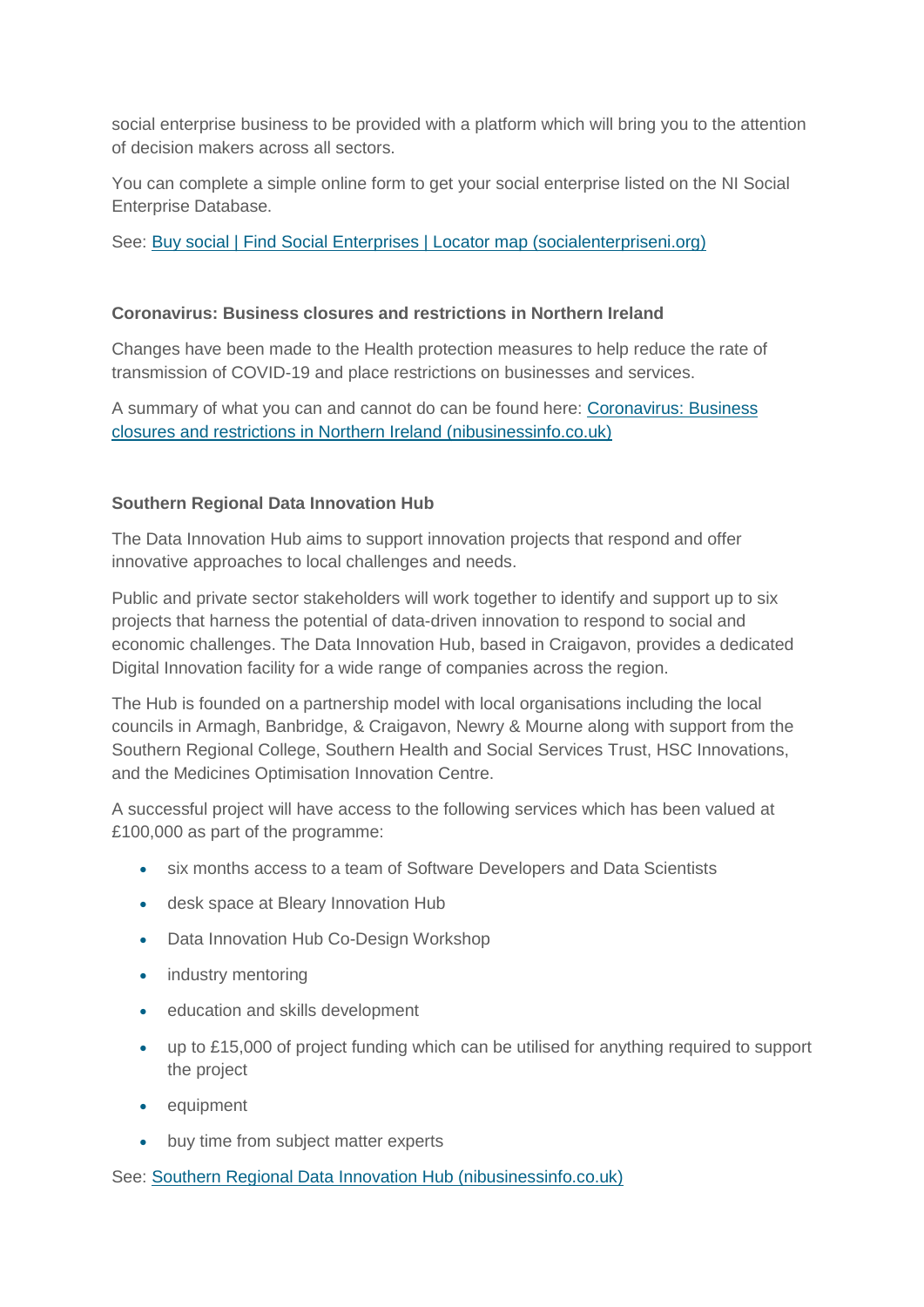# **Covid certification system introduced to some business settings**

The Department for Health has introduced a Covid certification scheme in Northern Ireland, intended to reduce the number of infected people in high-risk settings.

Premises covered by the regulations will be required to comply from 29 November 2021, but there will be a grace period without any enforcement to 13 December 2021. This will facilitate a bedding-in of the regulations, following feedback during engagement with the retail, hospitality, tourism and events sectors.

Covid certification will be required at the following settings:

- indoor events (where some or all of the audience are not normally seated) with 500 or more attendees
- outdoor events (where some or all of the audience are not normally seated) with 4,000 or more attendees
- events where more than 10,000 people will be present, regardless of whether or not they will be seated
- nightclubs
- licensed hospitality premises and unlicensed premises for the duration of the time when they are operating under an occasional licence, or when bring-your-own alcohol is consumed
- cinemas, theatres and conference halls

Under the regulations, a person may produce evidence of their Covid status through:

- certification in paper or electronic form that they have completed a course of doses of an authorised vaccine with the final dose having been received at least 14 days before the relevant time
- certification by text or email through the NHS COVID-19 reporting app of a negative result of a lateral flow device test or a negative result of an on-site lateral flow device test, in each case taken within 48 hours before the relevant time
- a valid notification of a positive result of a PCR test taken no earlier than 30 days, and no later than 180 days, before the relevant time
- confirmation in writing of their participation (current or past) in a clinical trial for vaccination against coronavirus from the organiser of that trial
- evidence provided through the Northern Ireland Covid Certification process for medical exemption from vaccination

See: [Update on Covid certification scheme | Department of Health \(health-ni.gov.uk\)](http://www.health-ni.gov.uk/news/update-covid-certification-scheme)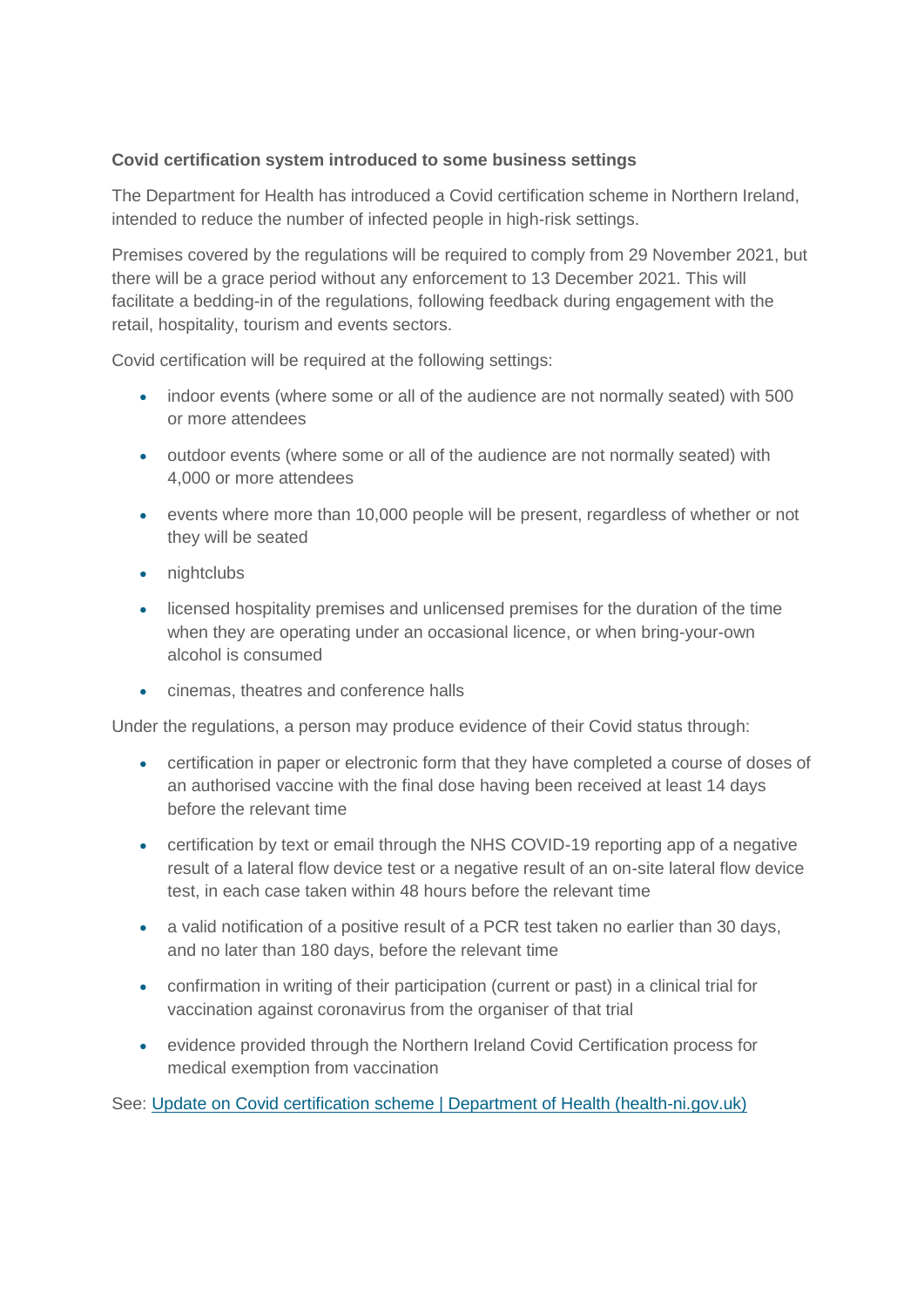## **All Island Strategic Rail Review consultation**

The Department for Infrastructure and the Irish Department for Transport have jointly published a consultation paper on the All Island Strategic Rail Review and are seeking feedback from the public and interested stakeholders.

The Review, which was launched in April 2021, is considering how the rail network on the island of Ireland can improve to promote sustainable connectivity into, and between, the major cities, enhance regional accessibility and support balanced regional development.

The Review is looking at how the railways are used, how they could be used in future and how the network can evolve to serve the people on the island of Ireland and achieve policy goals.

See: [A consultation paper on the All Island Strategic Rail Review | Department for](https://www.infrastructure-ni.gov.uk/consultations/consultation-paper-all-island-strategic-rail-review)  [Infrastructure \(infrastructure-ni.gov.uk\)](https://www.infrastructure-ni.gov.uk/consultations/consultation-paper-all-island-strategic-rail-review)

#### **Exporting Founders programme**

Whether you have started your business or not, if you would like an insight into the requirements and realities of cross-border and international trade, then this programme could be valuable.

Through a series of practical workshops, learning and panels, we are bringing together a host of industry experts to equip you with the skills, knowledge and connections to demystify cross-border trade and to help you export and sell globally.

See: [Exporting Founders](https://www.exportingfounders.com/2022)

#### **Energy efficiency business survey**

Business views sought on past and present energy efficiency interventions and future support needs.

Invest Northern Ireland is working with the Department for the Economy to undertake a review to better understand business' needs in relation to energy efficiency.

Energy efficiency is the practice of using less energy to deliver the same amount of useful output, offering a range of economic and environmental benefits such as increased competitiveness through cost and carbon savings.

In order to inform future policy, Invest NI is keen to gain an understanding of the adoption of energy efficiency measures by businesses, both past and present, and its requirements for support to implement these measures moving forward.

The survey will remain open until Wednesday 22 December 2021.

See: [Understanding Business' Needs in Relation to Energy Efficiency \(clickdimensions.com\)](https://analytics-eu.clickdimensions.com/cn/ailzg/eeg)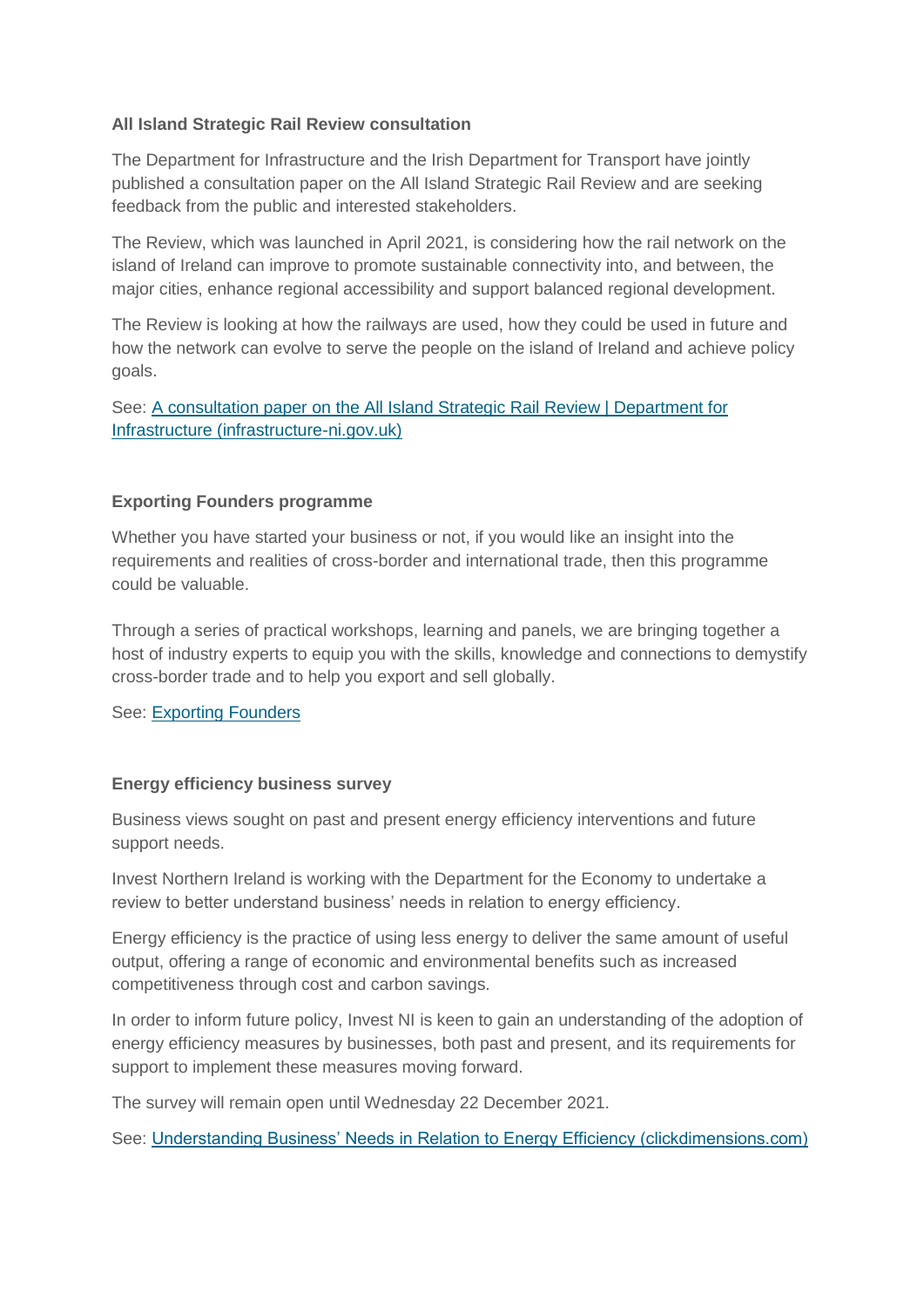# **National Tourism Events Sponsorship Scheme for 2022/23**

Tourism NI's National Tourism Events Sponsorship Scheme for 2022/23 is now open for applications. Tourism events showcase Northern Ireland's regions and destinations, allowing visitors to get closer to authentic people, places and personality. These events cover a wide range of themes and areas such as activities, music, culture, food, art, and theatre.

The National Tourism Events Sponsorship Scheme is open to eligible events taking place between 1 April 2022 and 31 March 2023.

Successful applicants will be issued with a Sponsorship Agreement. The agreement will include a tailored benefits package for Tourism NI. Sponsorship awards are available from Tourism NI of between £6,000 and £30,000. The final Tourism NI sponsorship award will not exceed 50 per cent of total event costs.

The scheme is an Open Call process and applications will be evaluated on a competitive basis.

See: Portal homepage - [Tourism NI \(flexigrant.com\)](https://tni.flexigrant.com/)

# **Going Dutch export programme**

Going Dutch is an early stage exporter programme designed to help Northern Ireland companies develop the necessary skills, knowledge and confidence to export beyond the Republic of Ireland and Great Britain.

The Netherlands is a good starter market for new and inexperienced exporters. Its proximity, relative ease of access, trading culture and acceptance of English as a business language make it the ideal starter market for exporting into Europe.

The programme includes one-to-one business support and mentoring, tailored market research, group workshops, in-market group visit to the Netherlands to meet with prequalified potential Dutch partners, follow-up assistance and support for five further individual visits.

Going Dutch is designed for Invest NI customers who have:

- Less than 75 employees in the business
- Limited or no experience selling outside of Great Britain and Republic of Ireland
- Identified commercial reasons to explore export opportunities in the market
- A suitable product or tradeable service that is adaptable for export
- Financial stability and resources to develop and maintain an export market

The Going Dutch exporter programme is open to Invest NI customers. If you are interested in finding out more about the programme, [register for the Information Seminar](https://eventfulbelfast.eventsair.com/goingdutch2022/registration/Site/Register) on Tuesday 18 January 2022.